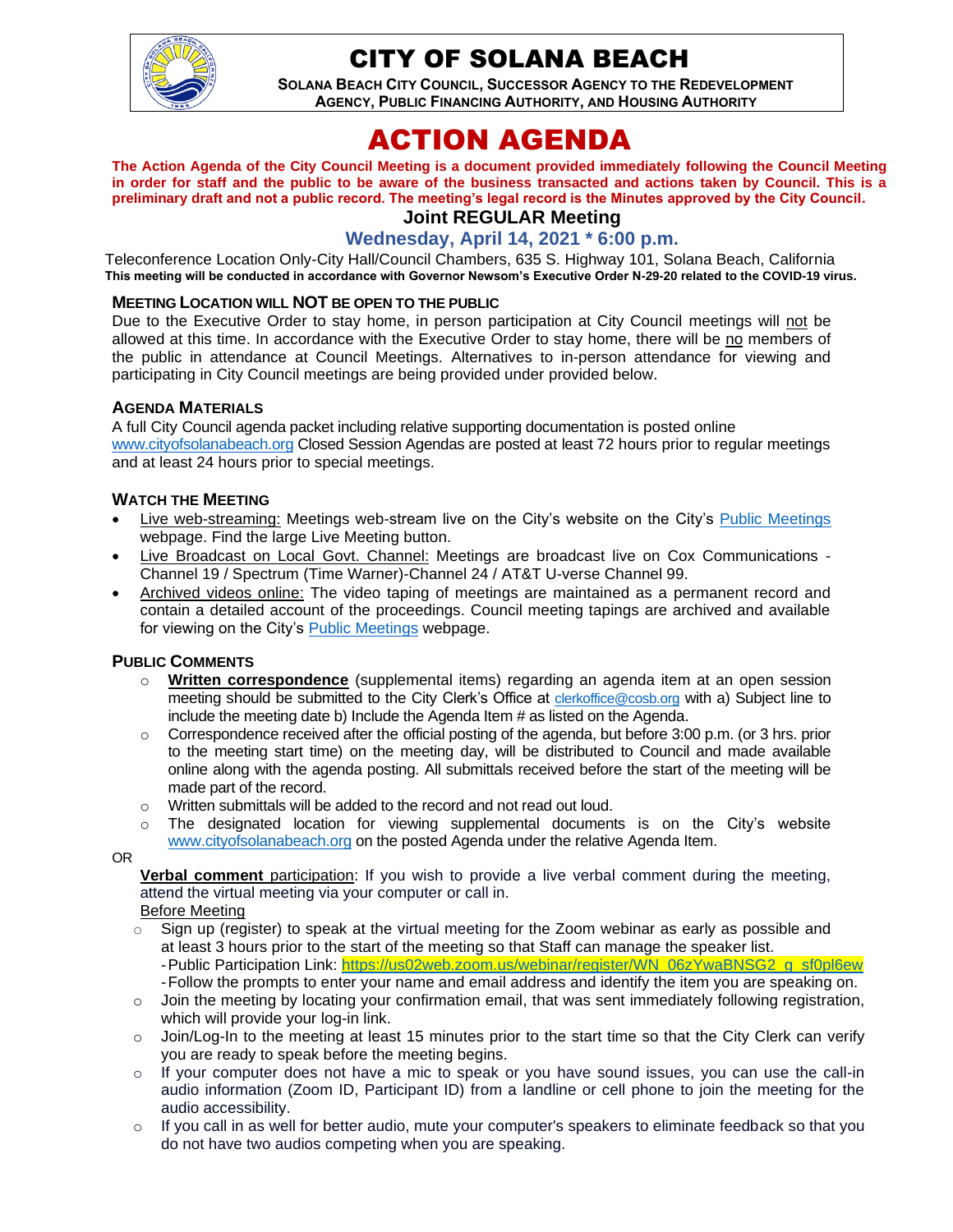During Meeting:

- o Choose Gallery View to see the presentations, when applicable.
- o Participants will be called upon from those who have Registered and their name is identified by the City Clerk calling from the registration list. You will be called on by name and unmuted by the meeting organizer and then you may provide comments for the allotted time. Allotted speaker times are listed under each [Agenda s](https://urldefense.proofpoint.com/v2/url?u=https-3A__www.ci.solana-2Dbeach.ca.us_index.asp-3FSEC-3DF0F1200D-2D21C6-2D4A88-2D8AE1-2D0BC07C1A81A7-26Type-3DB-5FBASIC&d=DwMFaQ&c=euGZstcaTDllvimEN8b7jXrwqOf-v5A_CdpgnVfiiMM&r=1XAsCUuqwK_tji2t0s1uIQ&m=C7WzXfOw2_nkEFMJClT55zZsF4tmIf_7KTn0o1WpYqI&s=3DcsWExM2_nx_xpvFtXslUjphiXd0MDCCF18y_Qy5yU&e=)ection.

#### **SPECIAL ASSISTANCE NEEDED** - AMERICAN DISABILITIES ACT TITLE 2

In compliance with the Americans with Disabilities Act of 1990, persons with a disability may request an agenda in appropriate alternative formats as required by Section 202. Any person with a disability who requires a modification or accommodation in order to participate in a meeting should direct such request to the City Clerk's office (858) 720-2400 [clerkoffice@cosb.org](mailto:EMAILGRP-CityClerksOfc@cosb.org) at least 72 hours prior to the meeting.

| <b>CITY COUNCILMEMBERS</b>                 |                                        |                                              |                                                   |  |
|--------------------------------------------|----------------------------------------|----------------------------------------------|---------------------------------------------------|--|
|                                            | Lesa Heebner, Mayor                    |                                              |                                                   |  |
| <b>Kristi Becker</b><br>Deputy Mayor       | <b>Kelly Harless</b><br>Councilmember  | David A. Zito<br>Councilmember<br>District 1 | <b>Jewel Edson</b><br>Councilmember<br>District 3 |  |
| <b>Gregory Wade</b><br><b>City Manager</b> | Johanna Canlas<br><b>City Attorney</b> |                                              | Angela Ivey<br><b>City Clerk</b>                  |  |

#### **SPEAKERS:**

See Public Participation on the first page of the Agenda for publication participation options.

#### **READING OF ORDINANCES AND RESOLUTIONS:**

Pursuant to [Solana Beach Municipal Code](https://www.codepublishing.com/CA/SolanaBeach/) Section 2.04.460, at the time of introduction or adoption of an ordinance or adoption of a resolution, the same shall not be read in full unless after the reading of the title, further reading is requested by a member of the Council. If any Councilmember so requests, the ordinance or resolution shall be read in full. In the absence of such a request, this section shall constitute a waiver by the council of such reading.

# **CALL TO ORDER AND ROLL CALL:**

# **CLOSED SESSION REPORT:**

# **FLAG SALUTE:**

#### **APPROVAL OF AGENDA: COUNCIL ACTION: Approved 5/0**

#### **ORAL COMMUNICATIONS:**

#### *Note to Public: Refer to Public Participation for information on how to submit public comment.*

This portion of the agenda provides an opportunity for members of the public to address the City Council on items relating to City business and not appearing on today's agenda by having submitted written comments for the record to be filed with the record or by registering to join the virtual meeting online to speak live, per the Public Participation instructions on the Agenda. Comments relating to items on this evening's agenda are taken at the time the items are heard. Pursuant to the Brown Act, no action shall be taken by the City Council on public comment items. Council may refer items to the City Manager for placement on a future agenda. The maximum time allotted for each speaker is THREE MINUTES (SBMC 2.04.190).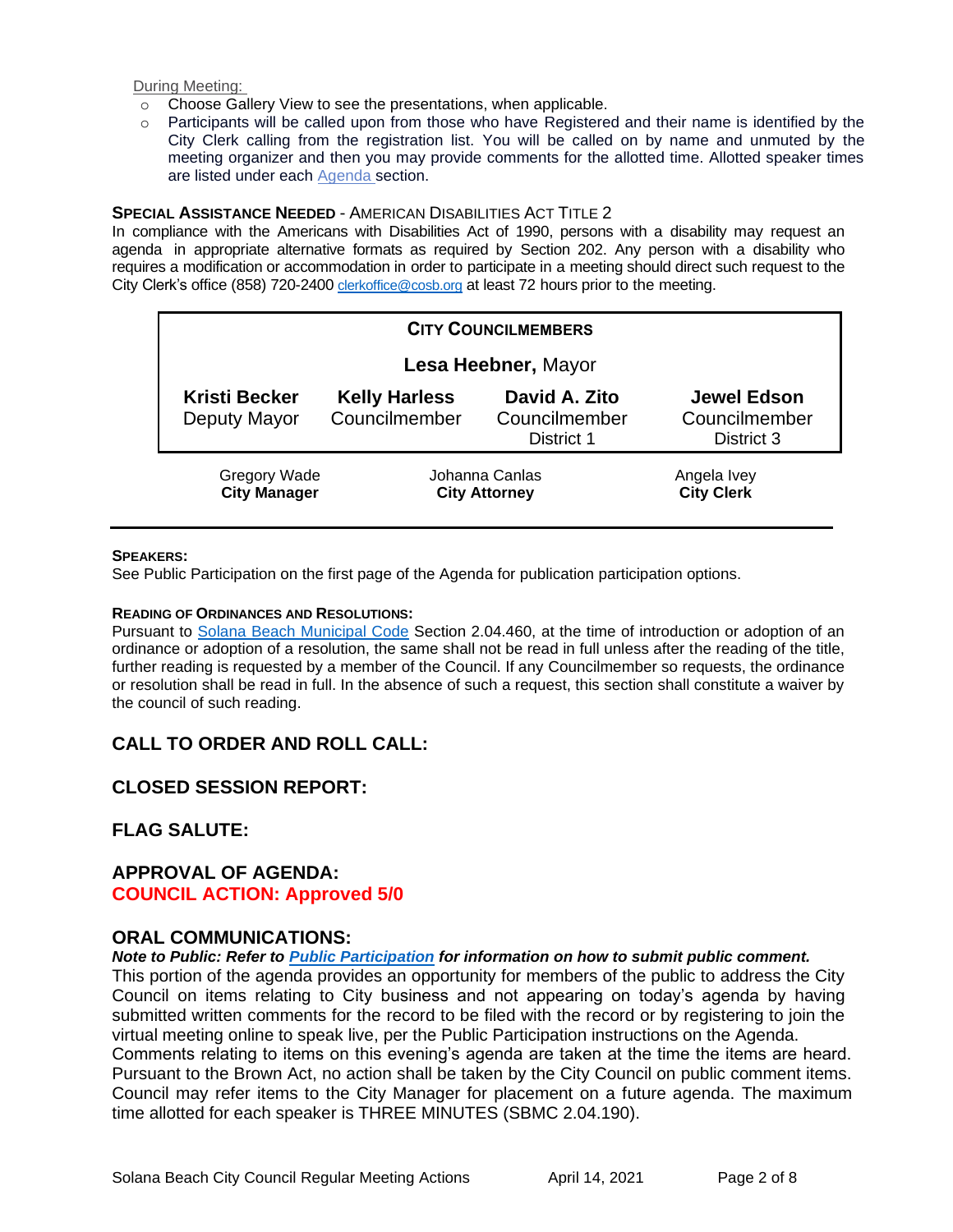# **COUNCIL COMMUNITY ANNOUNCEMENTS / COMMENTARY:**

*An opportunity for City Council to make brief announcements or report on their activities. These items are not agendized for official City business with no action or substantive discussion.* 

# **A. CONSENT CALENDAR:** (Action Items) (A.1. - A.6.)

*Note to Public: Refer to Public Participation for information on how to submit public comment.* 

Items listed on the Consent Calendar are to be acted in a single action of the City Council unless pulled for discussion.

Any member of the public may address the City Council on an item of concern by submitting written correspondence for the record to be filed with the record or by registering to join the virtual meeting online to speak live, per the Public Participation instructions on the Agenda. The maximum time allotted for each speaker is THREE MINUTES (SBMC 2.04.190).

Those items removed from the Consent Calendar by a member of the Council will be trailed to the end of the agenda, while Consent Calendar items removed by the public will be discussed immediately after approval of the Consent Calendar.

# **A.1. Minutes of the City Council.**

Recommendation: That the City Council

1. Approve the Minutes of the March 10, 2021 City Council Meetings.

# **COUNCIL ACTION: Approved 5/0**

# **A.2. Register Of Demands.** (File 0300-30)

Recommendation: That the City Council

1. Ratify the list of demands for March 6, 2021 – March 26, 2021.

[Item A.2. Report \(click here\)](https://solanabeach.govoffice3.com/vertical/Sites/%7B840804C2-F869-4904-9AE3-720581350CE7%7D/uploads/Item_A.2._Report_(click_here)_04-14-21_O.pdf) **COUNCIL ACTION: Approved 5/0**

#### **A.3. General Fund Budget Adjustments for Fiscal Year 2020/21.** (File 0330-30)

Recommendation: That the City Council

1. Receive the report listing changes made to the Fiscal Year 2020-2021 General Fund Adopted Budget.

[Item A.3. Report \(click here\)](https://solanabeach.govoffice3.com/vertical/Sites/%7B840804C2-F869-4904-9AE3-720581350CE7%7D/uploads/Item_A.3._Report_(click_here)_04-14-21_O.pdf) **COUNCIL ACTION: Approved 5/0**

**A.4. 2020 Street Maintenance & Repair Project – Notice of Completion.** (File 0820-35)

Recommendation: That the City Council

#### 1. Adopt **Resolution 2021-042**:

a. Authorizing the City Council to accept, as complete, the 2020 Street Maintenance & Repair Project, Bid No. 2020-03, performed by TC Construction.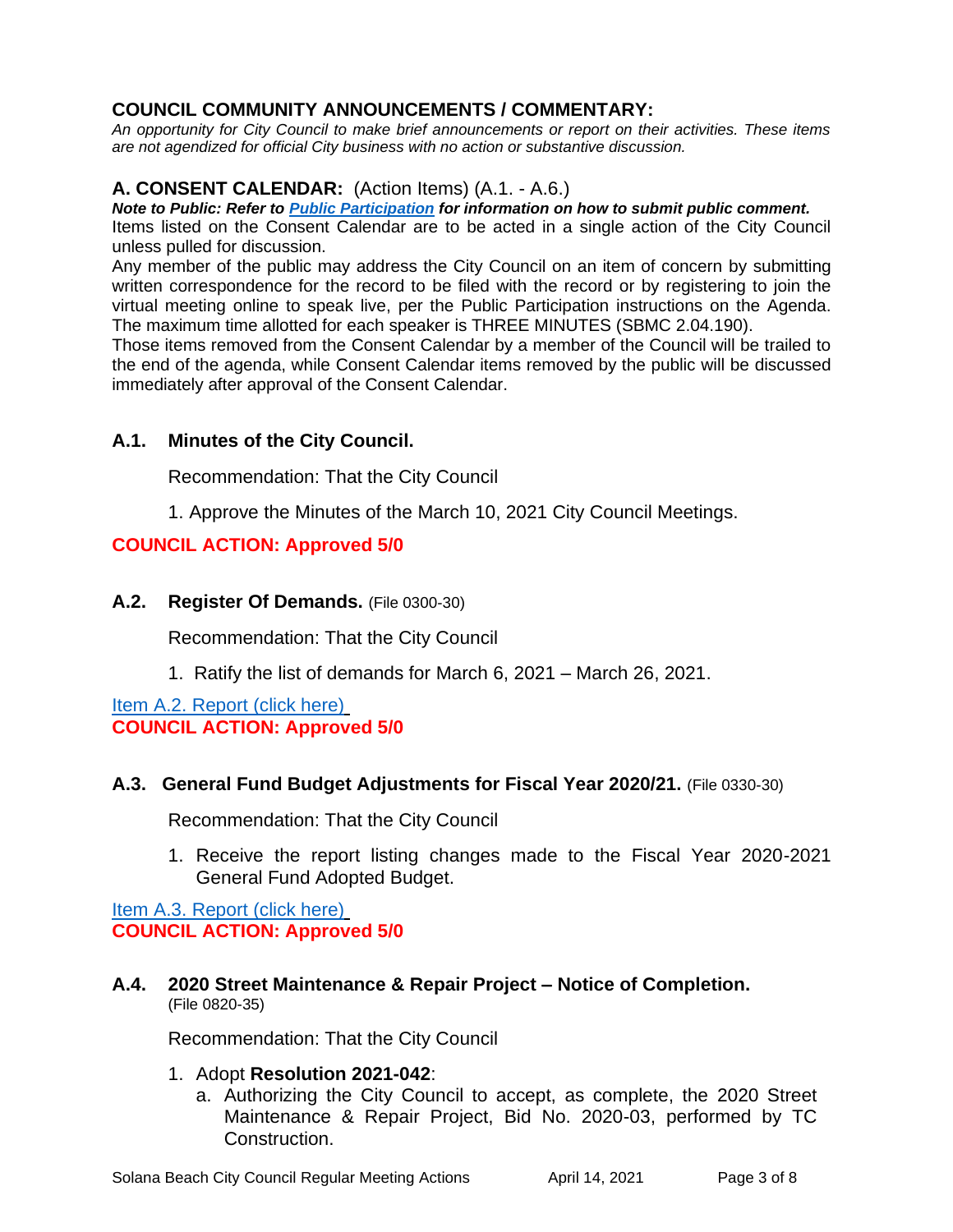b. Authorizing the City Clerk to file a Notice of Completion.

[Item A.4. Report \(click here\)](https://solanabeach.govoffice3.com/vertical/Sites/%7B840804C2-F869-4904-9AE3-720581350CE7%7D/uploads/Item_A.4._Report_(click_here)_04-14-21_O.pdf)

*Posted Reports & Supplemental Docs contain records up to the cut off time, prior to the start of the meeting, for processing new submittals. The final official record containing handouts, PowerPoints, etc. can be obtained through a Records Request to the City Clerk's Office.*

**COUNCIL ACTION: Approved 5/0**

## **A.6. Granados Avenue Partners, LLC – Draft Covenants, Conditions and Restrictions (CC&Rs).** (File 0600-40)

Recommendation: That the City Council

1. Adopt **Resolution** 2021-044 **2021-052** approving the CC&Rs for the development at 127-129 N. Granados Avenue, Solana Beach, CA.

[Item A.6. Report \(click here\)](https://solanabeach.govoffice3.com/vertical/Sites/%7B840804C2-F869-4904-9AE3-720581350CE7%7D/uploads/Item_A.6._Report_(click_here)_04-14-21_O.pdf)

*Posted Reports & Supplemental Docs contain records up to the cut off time, prior to the start of the meeting, for processing new submittals. The final official record containing handouts, PowerPoints, etc. can be obtained through a Records Request to the City Clerk's Office.*

**COUNCIL ACTION: Approved 5/0**

*This item was moved to Consent during approval of the agenda.* 

#### **C.1. Railroad Pedestrian Undercrossing Agreements.** (File 0820-48)

Recommendation: That the City Council

- 1. Adopt **Resolution 2021-044** authorizing the City Manager to execute a Memorandum of Understanding and License Agreement between NCTD, Nature Collective and the City of Solana Beach for the use of the NCTD right of way and the undercrossing for pedestrian trail purposes.
- 2. Adopt **Resolution 2021-045** authorizing the City Manager to execute the Harbaugh Trails Maintenance and Indemnity Agreement between Nature Collective and the City of Solana Beach for the operation and maintenance of the pedestrian trail system within NCTD right of way.

[Item C.1. Report \(click here\)](https://solanabeach.govoffice3.com/vertical/Sites/%7B840804C2-F869-4904-9AE3-720581350CE7%7D/uploads/Item_C.1._Report_(click_here)_04-14-21_O.pdf)

[Item C.1. Updated Report #1 \(added 4-12-21](https://solanabeach.govoffice3.com/vertical/Sites/%7B840804C2-F869-4904-9AE3-720581350CE7%7D/uploads/Item_C.1._-_Staff_Report_Update_1.pdf) at 2:05pm)

*Posted Reports & Supplemental Docs contain records up to the cut off time, prior to the start of the meeting, for processing new submittals. The final official record containing handouts, PowerPoints, etc. can be obtained through a Records Request to the City Clerk's Office.*

**COUNCIL ACTION: Approved 5/0**

#### **B. PUBLIC HEARINGS:** (B.1. – B.3.)

*Note to Public: Refer to Public Participation for information on how to submit public comment.*  Any member of the public may address the City Council on an item of concern by submitting written correspondence for the record to be filed with the record or by registering to join the virtual meeting online to speak live, per the Public Participation instructions on the Agenda. The maximum time allotted for each speaker is THREE MINUTES (SBMC 2.04.190).

An applicant or designee(s) for a private development/business project, for which the public hearing is being held, is allotted a total of fifteen minutes to speak, as per SBMC 2.04.210. A portion of the fifteen minutes may be saved to respond to those who speak in opposition. All other speakers have three minutes each.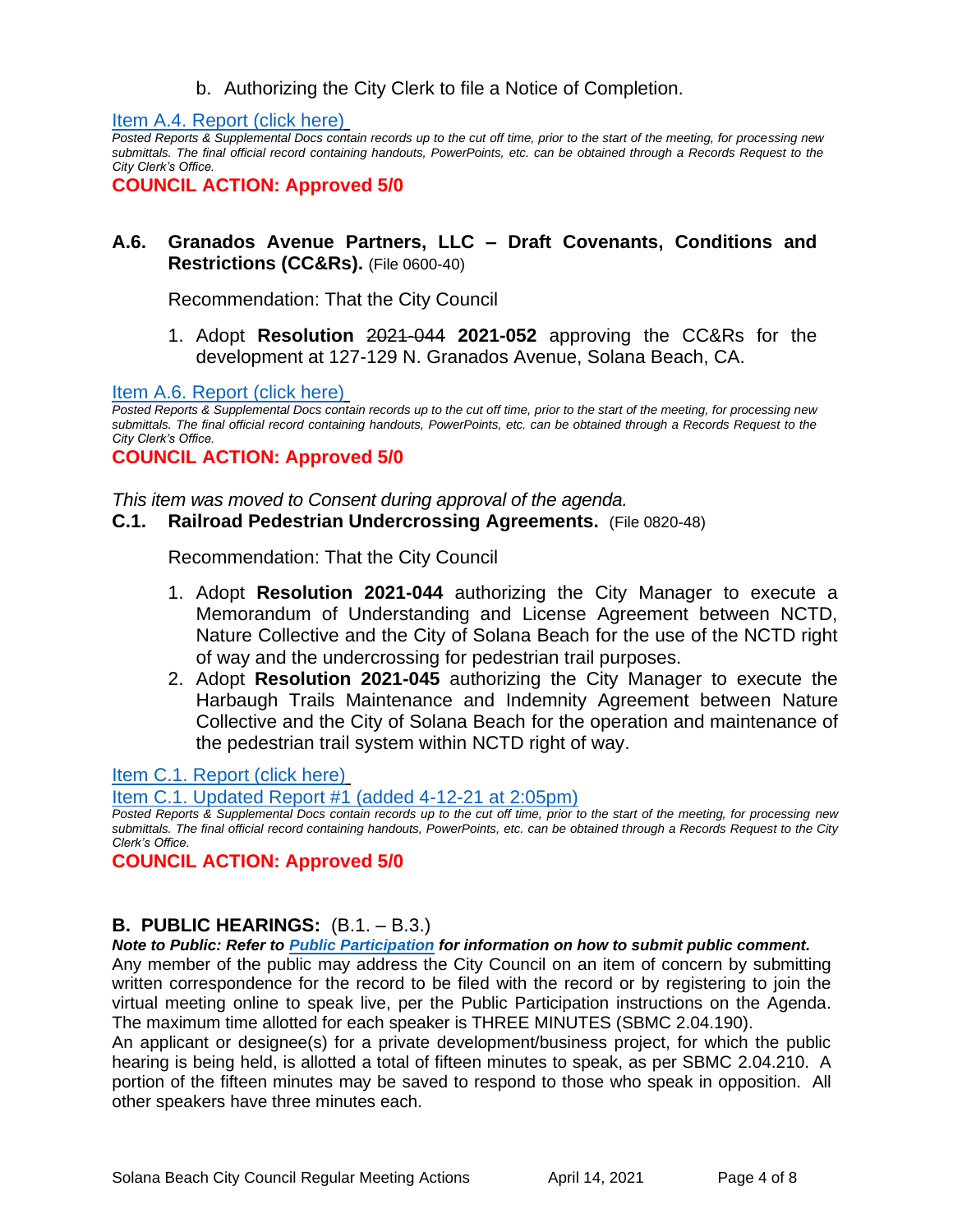After considering all of the evidence, including written materials and oral testimony, the City Council must make a decision supported by findings and the findings must be supported by substantial evidence in the record.

#### **B.1. 6 th Cycle Housing Element Adoption.** (File 0610-10)

Recommendation: That the City Council

1. Adopt **Resolution 2021-041** adopting the 6th Cycle Housing Element and submitting the document to the California Department of Housing and Community Development for certification.

[Item B.1. Report \(click here\)](https://solanabeach.govoffice3.com/vertical/Sites/%7B840804C2-F869-4904-9AE3-720581350CE7%7D/uploads/Item_B.1._Report_(click_here)_04-14-21_O.pdf)

[Item B.1. Updated Report #1 \(added 4-14-21 at 11:30am\)](https://solanabeach.govoffice3.com/vertical/Sites/%7B840804C2-F869-4904-9AE3-720581350CE7%7D/uploads/Item_B.1._Updated_Report_1_-_4-14_(930am).pdf)

*Posted Reports & Supplemental Docs contain records up to the cut off time, prior to the start of the meeting, for processing new submittals. The final official record containing handouts, PowerPoints, etc. can be obtained through a Records Request to the City Clerk's Office.*

**COUNCIL ACTION: Approved 5/0**

#### **B.2. Public Hearing: 475 Marview Lane, Applicant: Anderson, Case No: 17-18-17.**  (File 0600-40)

The proposed project meets the minimum zoning requirements under the SBMC, may be found to be consistent with the General Plan, and may be found, as conditioned, to meet the discretionary findings required as discussed in this report to approve a DRP. Therefore, Staff recommends that the City Council:

- 1. Conduct the Public Hearing: Open the Public Hearing, Report Council Disclosures, Receive Public Testimony, Close the Public Hearing.
- 2. Find the project exempt from the California Environmental Quality Act pursuant to Section 15303 of the State CEQA Guidelines; and
- 3. If the City Council makes the requisite findings and approves the project, adopt **Resolution 2021-043** conditionally approving a DRP to demolish a single-family residence, construct a replacement, two-story, single-family residence with an attached two-car garage and a partially subterranean lower level, and perform associated site improvements at 475 Marview Lane, Solana Beach.

[Item B.2. Report \(click here\)](https://solanabeach.govoffice3.com/vertical/Sites/%7B840804C2-F869-4904-9AE3-720581350CE7%7D/uploads/Item_B.2._Report_(click_here)_04-14-21_O.pdf)

[Item B.2. Updated Report #1 \(added 4-13-21](https://solanabeach.govoffice3.com/vertical/Sites/%7B840804C2-F869-4904-9AE3-720581350CE7%7D/uploads/Item_B.2._Updated_Report_1_-_4-13-21_-_O.pdf) at 1pm)

[Item B.2. Supplemental Docs \(updated 4-14-21 at 250pm\)](https://solanabeach.govoffice3.com/vertical/Sites/%7B840804C2-F869-4904-9AE3-720581350CE7%7D/uploads/Item_B.2._Supplemental_Docs_(upd._4-14_at_237pm)_-_O.pdf)

*Posted Reports & Supplemental Docs contain records up to the cut off time, prior to the start of the meeting, for processing new submittals. The final official record containing handouts, PowerPoints, etc. can be obtained through a Records Request to the City Clerk's Office.*

**COUNCIL ACTION: Approved 4/0/1** (Recused: Heebner) with modifications.

### **B.3. Public Hearing: 457 Dell Court, Applicant: Ohman and Claxton, Case No.: DRP20-013.** (File 0600-40)

The proposed project could be found to be consistent with the General Plan and the underlying SBMC could be found, as conditioned, to meet the discretionary findings required as discussed in this report to approve a DRP. Therefore, Staff recommends that the City Council: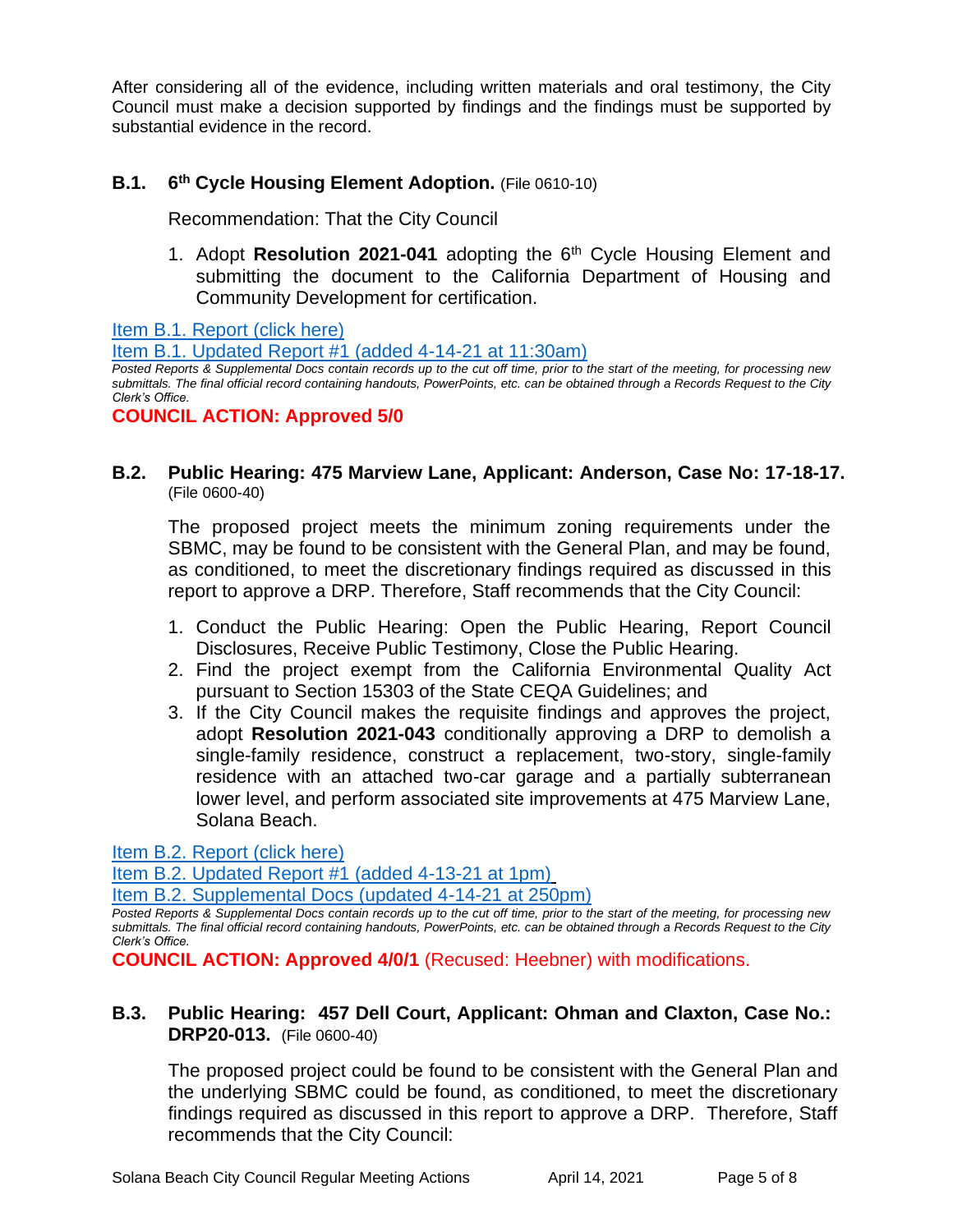- 1. Conduct the Public Hearing: Open the Public Hearing, Report Council Disclosures, Receive Public Testimony, and Close the Public Hearing.
- 2. Find the project exempt from the California Environmental Quality Act pursuant to Section 15303 of the State CEQA Guidelines; and
- 3. If the City Council makes the requisite findings and approves the project, adopt **Resolution 2021-040** conditionally approving a DRP to allow for the construction of a first-story addition and remodel to an existing two-story, single-family residence with an attached garage at 457 Dell Court.

### [Item B.3. Report \(click here\)](https://solanabeach.govoffice3.com/vertical/Sites/%7B840804C2-F869-4904-9AE3-720581350CE7%7D/uploads/Item_B.3._Report_(click_here)_04-14-21_O.pdf)

*Posted Reports & Supplemental Docs contain records up to the cut off time, prior to the start of the meeting, for processing new submittals. The final official record containing handouts, PowerPoints, etc. can be obtained through a Records Request to the City Clerk's Office.*

**COUNCIL ACTION: Approved 4/0/1** (Recused: Harless) with modifications.

# **C. STAFF REPORTS: (C.1. – C.2.)**

*Note to Public: Refer to Public Participation for information on how to submit public comment.* 

Any member of the public may address the City Council on an item of concern by submitting written correspondence for the record to be filed with the record or by registering to join the virtual meeting online to speak live, per the Public Participation instructions on the Agenda. The maximum time allotted for each speaker is THREE MINUTES (SBMC 2.04.190).

# **C.2. Firearm-Related Legislation SB-264 and AB-452.** (File 0480-70)

Recommendation: That the City Council

1. Consider adopting **Resolution 2021-046** expressing support of SB 264 and AB 452.

[Item C.2. Report](https://solanabeach.govoffice3.com/vertical/Sites/%7B840804C2-F869-4904-9AE3-720581350CE7%7D/uploads/Item_C.2._Report_(click_here)_04-14-21_O.pdf) (click here)

# [Item C.2. Supplemental Docs \(updated](https://solanabeach.govoffice3.com/vertical/Sites/%7B840804C2-F869-4904-9AE3-720581350CE7%7D/uploads/Item_C.2._Supplemental_Docs_(Upd._4-14_at_235pm)_-_O.pdf) 4-14-21 at 2:50pm)

*Posted Reports & Supplemental Docs contain records up to the cut off time, prior to the start of the meeting, for processing new submittals. The final official record containing handouts, PowerPoints, etc. can be obtained through a Records Request to the City Clerk's Office.*

**COUNCIL ACTION: Approved 5/0**

# **A.5. Safe Routes to School Master Plan.** (File 0860-35)

Recommendation: That the City Council

# 1. Adopt **Resolution 2021-037**:

- a. Authorizing the City Manager to execute a Professional Services Agreement, in an amount not to exceed \$220,000, with Chen Ryan Associates, Inc. for preparation of a Safe Routes to School Master Plan.
- b. Appropriating \$165,000 to the State Grants revenue account and to the Safe Routes to School Master Plan project account.
- c. Appropriating \$55,000 in TransNet funds to the Safe Routes to School Master Plan project account.
- d. Authorizing the City Treasurer to amend the FY 2020/21 Adopted Budget accordingly.

[Item A.5. Report \(click here\)](https://solanabeach.govoffice3.com/vertical/Sites/%7B840804C2-F869-4904-9AE3-720581350CE7%7D/uploads/Item_A.5._Report_(click_here)_04-14-21_O.pdf)

*Posted Reports & Supplemental Docs contain records up to the cut off time, prior to the start of the meeting, for processing new*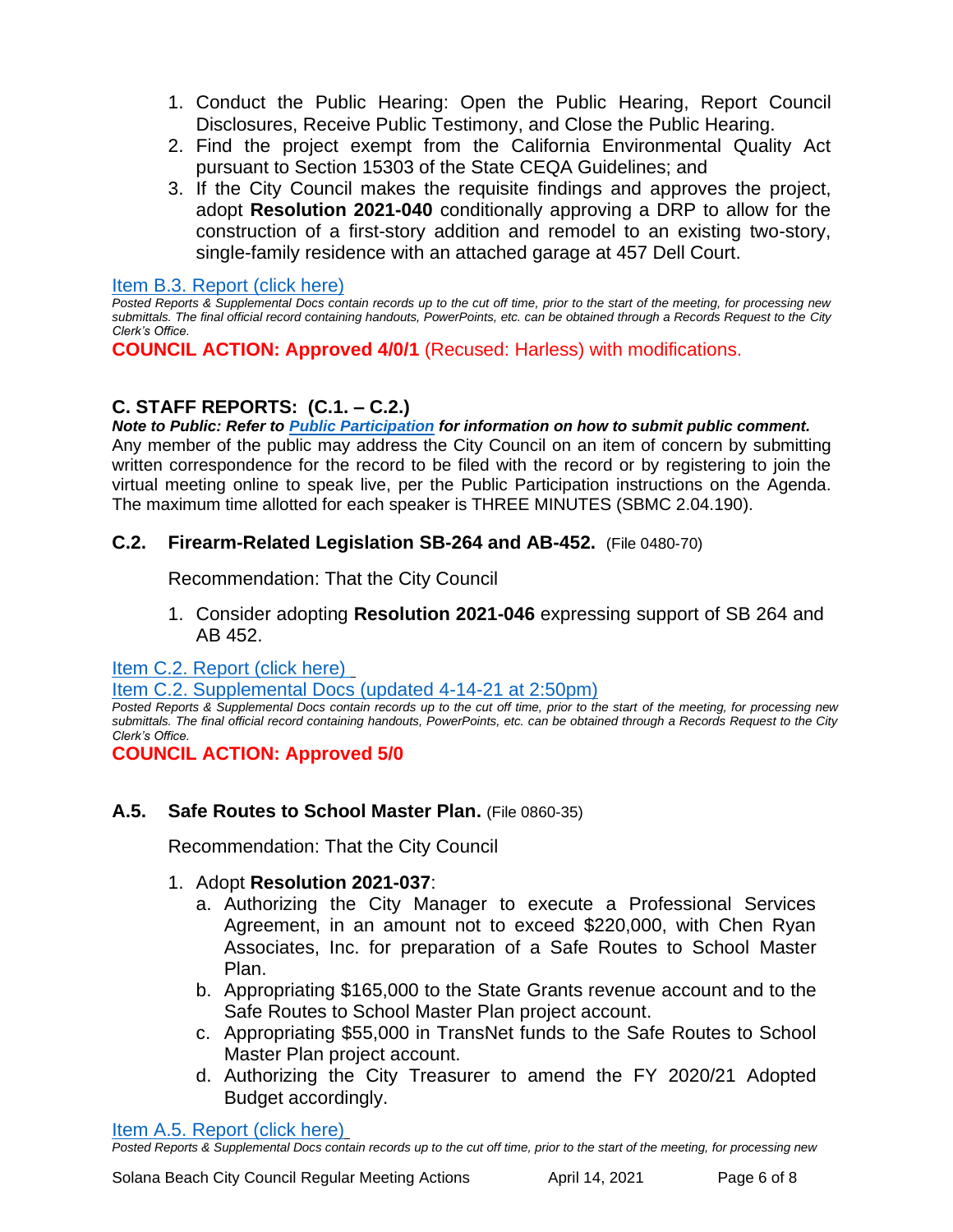*submittals. The final official record containing handouts, PowerPoints, etc. can be obtained through a Records Request to the City Clerk's Office.*

#### **COUNCIL ACTION: Approved 5/0**

## **COMPENSATION & REIMBURSEMENT DISCLOSURE:**

GC: Article 2.3. Compensation: 53232.3. (a) Reimbursable expenses shall include, but not be limited to, meals, lodging, and travel. 53232.3 (d) Members of a legislative body shall provide brief reports on meetings attended at the expense of the local agency "*City*" at the next regular meeting of the legislative body.

### **COUNCIL COMMITTEE REPORTS:** [Council Committees](https://www.ci.solana-beach.ca.us/index.asp?SEC=584E1192-3850-46EA-B977-088AC3E81E0D&Type=B_BASIC)

#### **REGIONAL COMMITTEES: (outside agencies, appointed by this Council)**

- a. City Selection Committee (meets twice a year) Primary-Heebner, Alternate-Edson
- b. Clean Energy Alliance (CEA) JPA: Primary-Becker, Alternate-Zito
- c. County Service Area 17: Primary- Harless, Alternate-Edson
- d. Escondido Creek Watershed Authority: Becker /Staff (no alternate).
- e. League of Ca. Cities' San Diego County Executive Committee: Primary-Becker, Alternate-Harless. Subcommittees determined by its members.
- f. League of Ca. Cities' Local Legislative Committee: Primary-Harless, Alternate-Becker
- g. League of Ca. Cities' Coastal Cities Issues Group (CCIG): Primary-Becker, Alternate-**Harless**
- h. North County Dispatch JPA: Primary-Harless, Alternate-Becker
- i. North County Transit District: Primary-Edson, Alternate-Harless
- j. Regional Solid Waste Association (RSWA): Primary-Harless, Alternate-Zito
- k. SANDAG: Primary-Heebner, 1<sup>st</sup> Alternate-Zito, 2<sup>nd</sup> Alternate-Edson. Subcommittees determined by its members.
- l. SANDAG Shoreline Preservation Committee: Primary-Becker, Alternate-Zito
- m. San Dieguito River Valley JPA: Primary-Harless, Alternate-Becker
- n. San Elijo JPA: Primary-Zito, Primary-Becker, Alternate-City Manager
- o. 22<sup>nd</sup> Agricultural District Association Community Relations Committee: Primary-Edson, Primary-Heebner

#### **STANDING COMMITTEES: (All Primary Members)** *(Permanent Committees)*

- a. Business Liaison Committee Zito, Edson.
- b. Fire Dept. Management Governance & Organizational Evaluation Harless, Edson
- c. Highway 101 / Cedros Ave. Development Committee Edson, Heebner
- d. Parks and Recreation Committee Zito, Harless
- e. Public Arts Committee Edson, Heebner
- f. School Relations Committee Becker, Harless
- g. Solana Beach-Del Mar Relations Committee Heebner, Edson

#### **CITIZEN COMMISSION(S)**

a. Climate Action Commission: Primary-Zito, Alternate-Becker

# **ADJOURN:**

#### *Next Regularly Scheduled Meeting is April 28, 2021*

*Always refer the City's website Event Calendar for Special Meetings or an updated schedule. Or Contact City Hall 858-720-2400 [www.cityofsolanabeach.org](http://www.cityofsolanabeach.org/)*